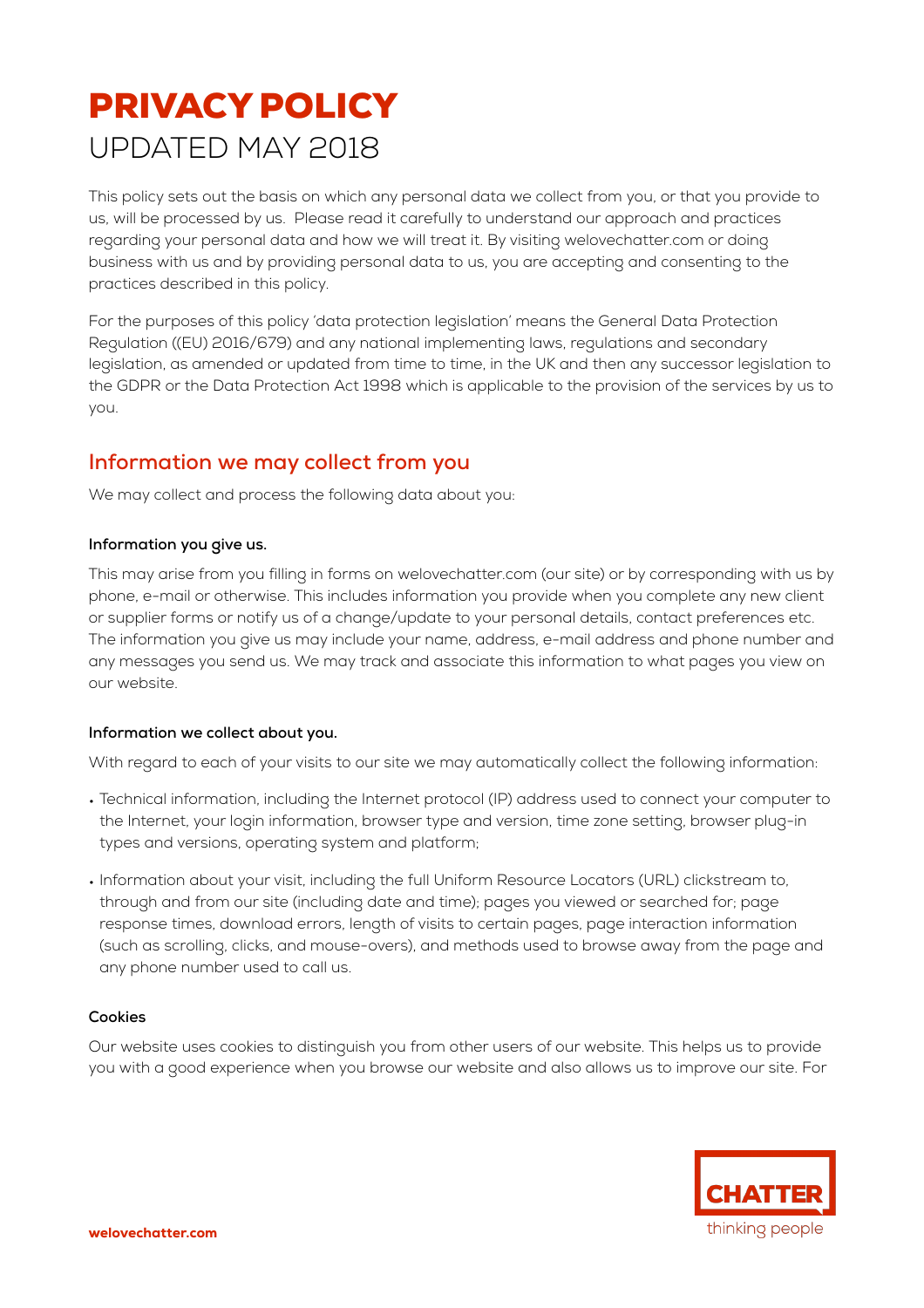detailed information on the cookies we use and the purposes for which we use them see our Cookie policy.

# **Uses made of the information**

We use information held about you in the following ways:

#### **Information you give to us.**

We will use this information:

- to administer our working relationship;
- for the provision of services requested;
- providing always that you have given to us the necessary consent, to provide you with information about other goods and services we offer or news on our activities;
- to notify you about changes to our services;
- in-house research and statistical analysis;
- to ensure that content from our site is presented in the most effective manner for you and for your computer.

#### **Information we collect about you.**

We will use this information:

- to administer our site and for internal operations, including troubleshooting, data analysis, testing, research, statistical and survey purposes;
- to improve our site to ensure that content is presented in the most effective manner for you and for your computer;
- as part of our efforts to keep our site safe and secure;
- to measure or understand the effectiveness of advertising we serve to you and others, and to deliver relevant advertising to you;

# **Disclosure of your information**

#### **We may disclose your personal information to third parties:**

In the event that we sell or buy any business or assets, in which case we may disclose your personal data to the prospective seller or buyer of such business or assets.

If Chatter Communications Limited or substantially all of its assets are acquired by a third party, in which case personal data held by it about its customers will be one of the transferred assets.

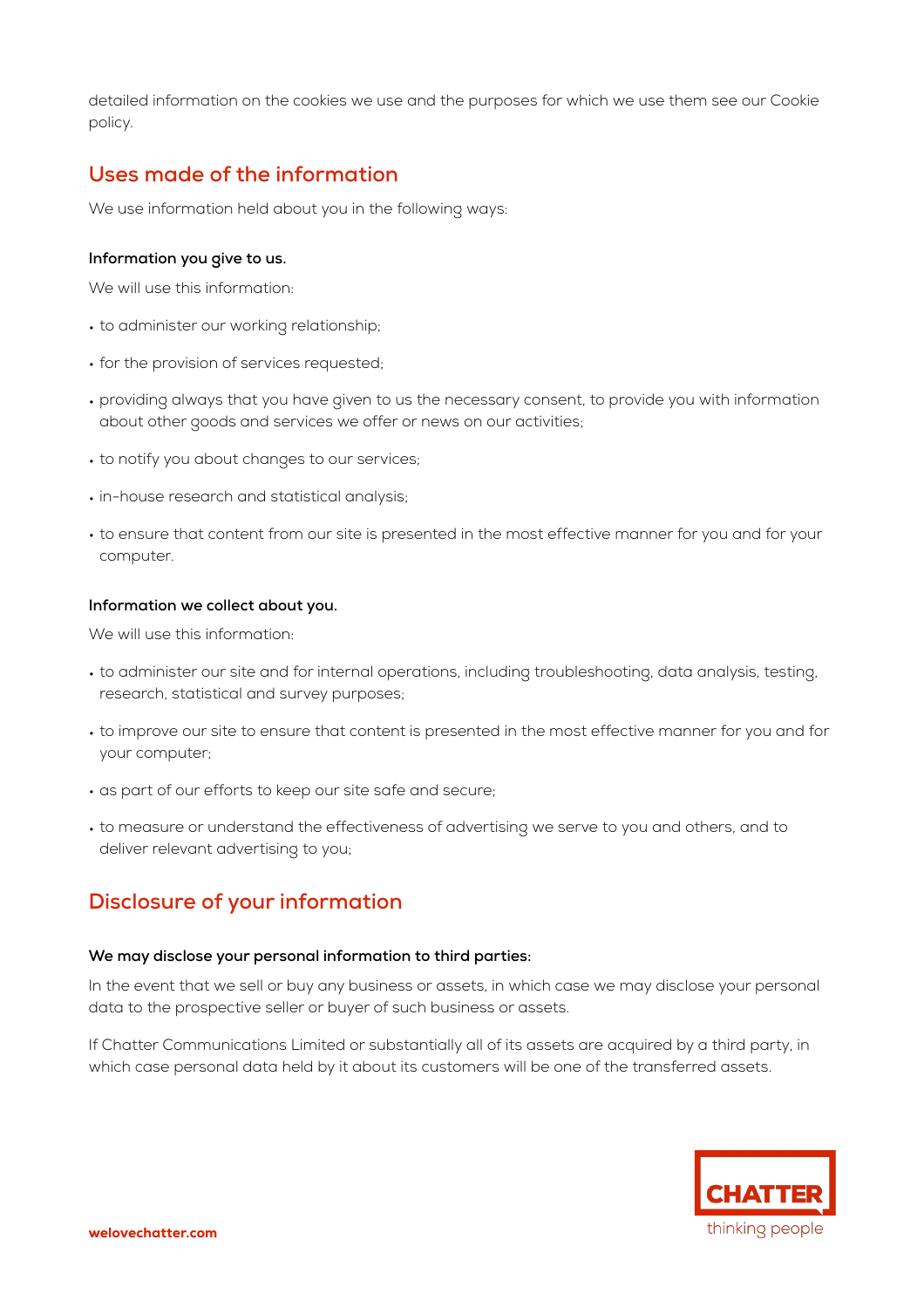If we are under a duty to disclose or share your personal data in order to comply with any legal obligation, or to protect the rights, property, or safety of Chatter Communications Limited, our customers, or others.

#### **Where we store your personal data**

The data that we collect from you will be stored within the European Economic Area ("EEA") and will not be transferred outside the EEA unless the storage or subprocessor involved adheres to an equivalent privacy framework recognised by the EU such as the Privacy Shield network. We will take all steps reasonably necessary to ensure that your data is treated securely and in accordance with this privacy policy.

Where we have given you (or where you have chosen) a password which enables you to access certain parts of our services, you are responsible for keeping this password confidential. We ask you not to share a password with anyone.

While we use strong encryption, both when your information is moving to or from our web services and also whilst your information is held by us, unfortunately the transmission of information via the internet can never be completely secure. Although we will do our best to protect your personal data, we cannot guarantee the security of your data transmitted to our site; any transmission is at your own risk. Once we have received your information, we will use strict procedures and security features to try to prevent unauthorised access.

# **Your rights**

Access to your personal data: You may request access to a copy of your personal data by contacting us.

Right to withdraw: You may withdraw your consent to us processing your personal data at any time. Please contact us if you would like to withdraw your consent and we will delete your data in line with your right to erasure below. Please note that in the event that you wish to exercise your rights under this paragraph we may be unable to continue to provide our Services to you.

Rectification: You may ask us to rectify inaccurate information held about you. If you would like to update the data we hold about you, please contact us.

Erasure: You may ask us to delete your personal data. If you would like us to delete the personal data we hold about you, please contact us and specify why you would like us to delete your personal data. Please note that in the event that you wish to exercise your rights under this paragraph we may be unable to continue to provide our Services to you.

Portability: You may ask us to provide you with the personal information that we hold about you in a structured, commonly used, machine readable form, or ask for us to send such personal data to another data controller by contacting us.

Right to object: You may object to our processing of your personal data pursuant to this Privacy Policy. Please contact us providing details of your objection. Please note that in the event that you wish to exercise your rights under this paragraph we may be unable to continue to provide our Services to you.